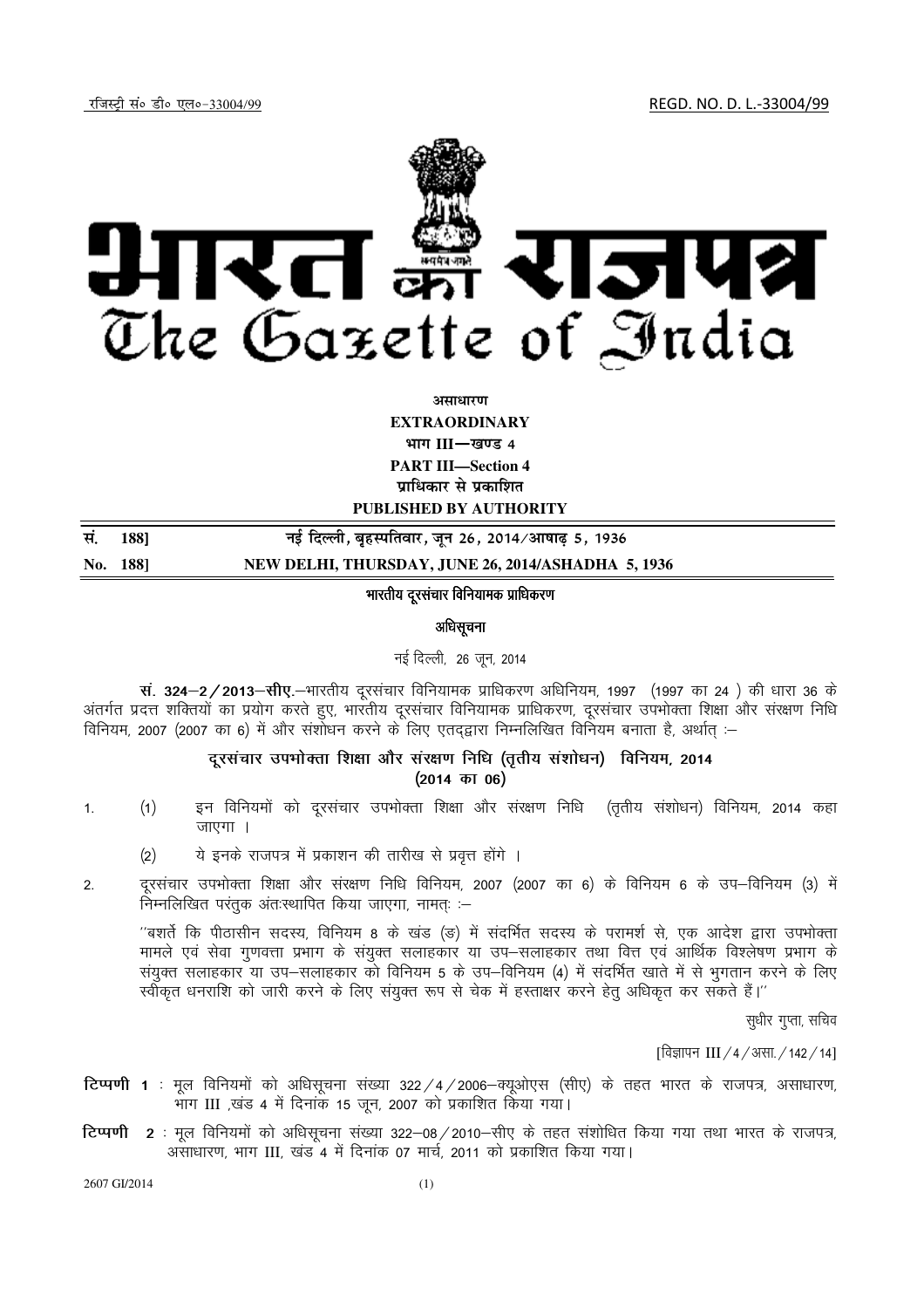टिप्पणी 3: मूल विनियमों को अधिसूचना संख्या 324–02/2013–सीए के तहत संशोधित किया गया तथा भारत के राजपत्र, असाधारण, भाग III, खंड 4 में दिनांक 10 जुलाई, 2013 को प्रकाशित किया गया।

टिप्पणी 4: व्याख्यात्मक ज्ञापन में दूरसंचार उपभोक्ता शिक्षा और संरक्षण निधि (तृतीय संशोधन) विनियम, 2014 (2014 का 06) के उद्देश्यों एवं कारणों की व्याख्या दी गई है।

## व्याख्यात्मक ज्ञापन

# पष्ठभमि:

भारतीय दूरसंचार विनियामक प्राधिकरण (भादूविप्रा) ने 15 जून, 2007 को दूरसंचार उपभोक्ता शिक्षा और संरक्षण निधि विनियम, 2007 (2007 का 6) अधिसूचित किए थे। विनियमों के निबंधनों के अनुसार, "दुरसंचार उपभोक्ता शिक्षा और संरक्षण निधि" नामक एक निधि सुजित की गई है। निधि से प्राप्त होने वाली आय का उपयोग, एक समिति की सिफारिश के आधार पर दरसंचार सेवाओं के उपभोक्ताओं को जागरूक करने के कार्यक्रमों को आयोजित करने के लिए किया जाता है।

वर्तमान में, विनियम 5 के उप–विनियम (4) में संदर्भित खातों का प्रचालन पीठासीन सदस्य अर्थात् सचिव, भादुविप्रा तथा  $\overline{2}$ . विनियम 8 के खंड (ड) में संदर्भित सदस्य अर्थात वित्त एवं आर्थिक विश्लेषण प्रभाग के प्रधान सलाहकार/सलाहकार द्वारा संयुक्त रूप से किया जा रहा है। विनियम में, यह संशोधन उपर्युक्त सदस्यों को अधिकृत करता है कि वे उपभोक्ता मामले एवं सेवा गुणवत्ता प्रभाग के संयुक्त सलाहकार या उप–सलाहकार को तथा वित्त एवं आर्थिक विश्लेषण प्रभाग के संयुक्त सलाहकार या उप-सलाहकार को संयुक्त रूप से खाते के प्रचालन हेतू अनुमति दे सकते हैं ।

## TELECOM REGULATORY AUTHORITY OF INDIA

#### **NOTIFICATION**

### New Delhi, the 26th June, 2014

No. 324-2/2013-CA.—In exercise of the powers conferred upon it under Section 36 of the Telecom Regulatory Authority of India Act, 1997 (24 of 1997), the Telecom Regulatory Authority of India hereby makes the following regulations further to amend the Telecommunication Consumers Education and Protection Fund Regulations, 2007 (6 of 2007) namely :-

#### TELECOMMUNICATION CONSUMERS EDUCATION AND PROTECTION

### FUND (THIRD AMENDMENT) REGULATIONS, 2014  $(6$  of 2014)

1. (1) These regulations may be called the Telecommunication Consumers Education and Protection Fund (Third Amendment) Regulations, 2014.

(2) They shall come into force from the date of their publication in the Official Gazette.

2. In regulation 6 of the Telecommunication Consumers Education and Protection Fund Regulations, 2007 (6 of 2007), in sub-regulation (3) the following proviso shall be inserted, namely:—

"Provided that the presiding member may, in consultation with the member referred to in clause (e) of the Regulation 8, by an order, authorize a Joint Advisor or Deputy Advisor of Consumer Affairs and Quality of Service Division and a Joint Advisor or Deputy Advisor of Finance and Economic Analysis Division to sign jointly the cheque for release of the amount sanctioned for payment from the accounts referred to in subregulation (4) of Regulation 5."

SUDHIR GUPTA, Secy.

[ADVT. III/4/Exty./142/14]

- Note 1. The principal regulations were published *vide* Notification No. 322/4/2006-QoS (CA) and published in the Gazette of India, Extraordinary, Part III, Section 4 dated 15th June, 2007.
- Note 2. The principal regulations were amended *vide* notification No. 322-8/2010-CA and published in the Gazette of India, Extraordinary, Part III, Section 4, dated 7th March, 2011.
- Note 3. The principal regulations were amended *vide* notification No. 324-2/2013-CA and published in the Gazette of India, Extraordinary, Part III, Section 4, dated 10th July, 2013.
- Note 4. The Explanatory Memorandum explains the objects and reasons of the Telecommunication Consumers Education and Protection Fund (Third Amendment) Regulations, 2014 (6 of 2014).